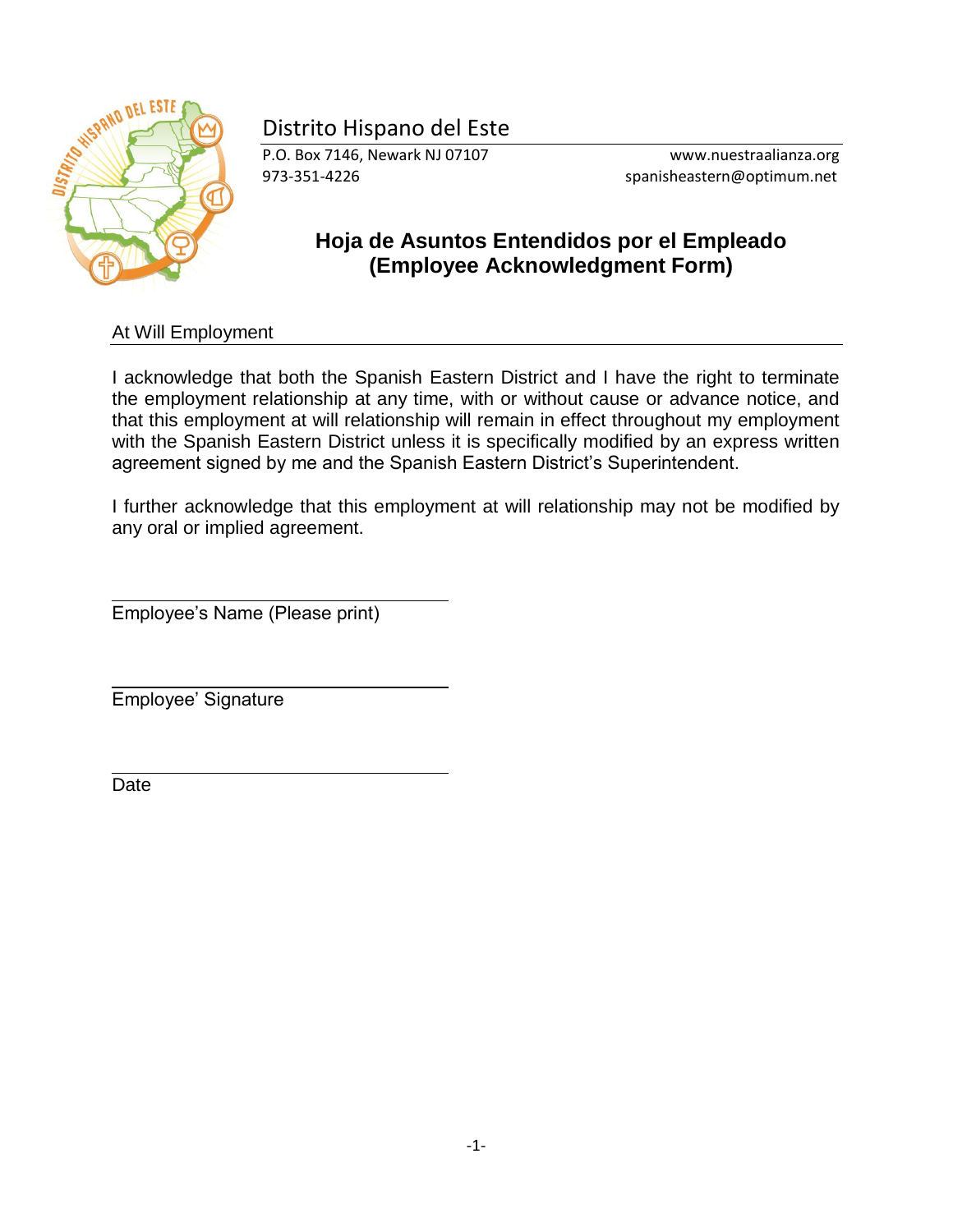# Distrito Hispano del Este



P.O. Box 7146 Newark, NJ 07107 www.nuestraalianza.org 973-351-4226 spanisheastern@optimum.net

#### **CONFIDENTIALITY STATEMENT**

I understand and agree that in the performance of my duties as an employee of The Spanish Eastern District, I must hold all/any information in confidence. Further, I understand that proven violation of my employer's confidentiality of all/any information shall be cause for disciplinary action and possible termination with prejudges for rehire. I also understand that non-authorized release of all/any information may result in legal action.

Date Signature

#### **MEDIATION AGREEMENT**

I agree that any claim or dispute arising from or related to my employment shall be settled by Biblically-based mediation and, if necessary, legally binding arbitration in accordance with the Rules of Procedure for Christian Conciliation of the Association of Christian Conciliation Services. I agree that these methods shall be the sole remedy for any controversy or claim arising out of my employment and expressly waive my right to file a lawsuit in any civil court against any person, Church, or District for such disputes, except to enforce an arbitration decision.

Date Signature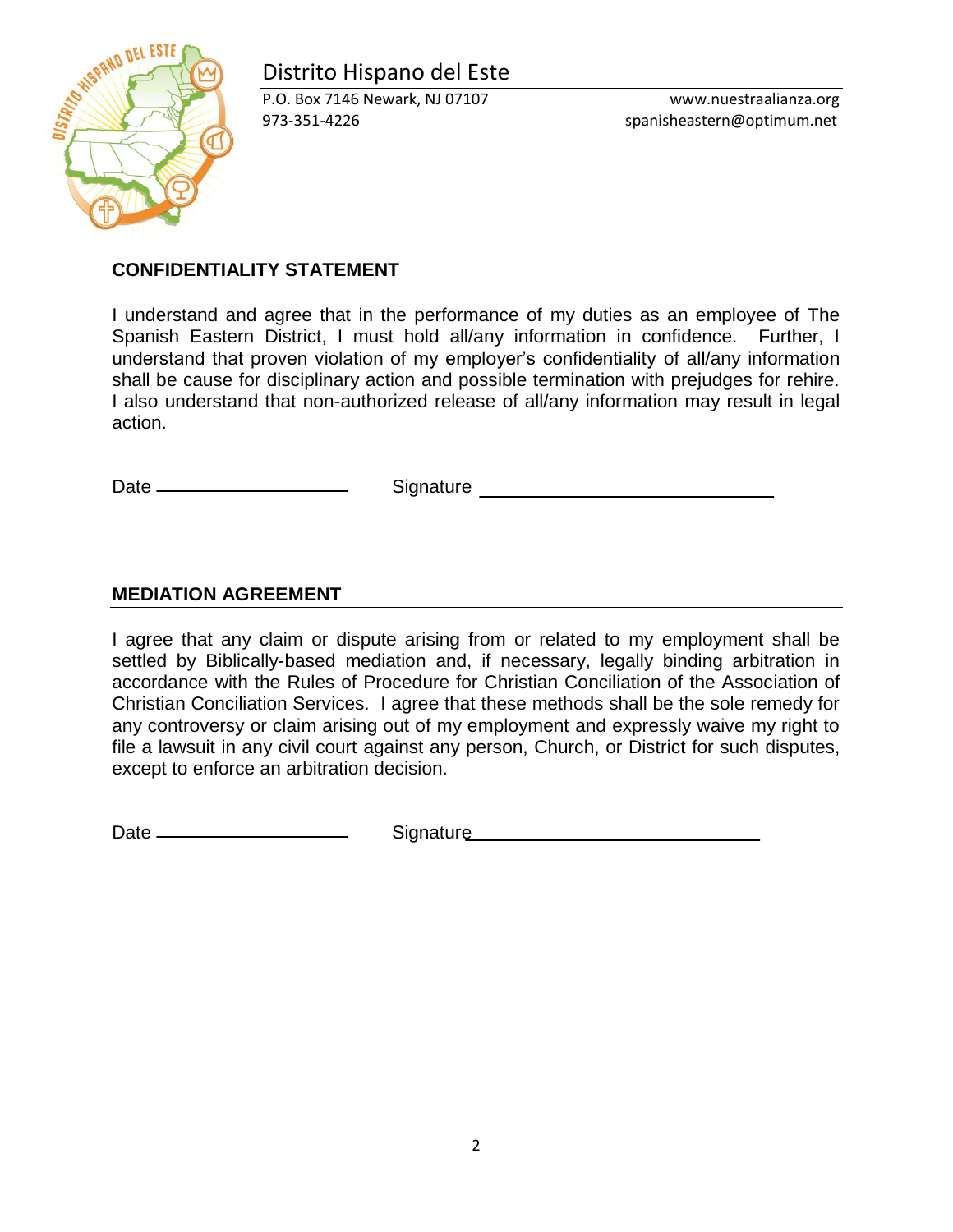# Distrito Hispano del Este



P.O. Box 7146 Newark, NJ 07107 www.nuestraalianza.org 973-351-4226 spanisheastern@optimum.net

### **Conflicting Ministries**

All employees must receive approval from the Spanish Eastern District's Superintendent before engaging in outside employment, private business, or other activity, which might have an adverse effect on, or create a conflict of interest with the Spanish Eastern District.

In accepting employment with the Spanish Eastern District the employee agrees not to be employed as a secretary or administrative assistance as defined by the Spanish Eastern District for any other C&MA District within the geographic boundaries of the Spanish Eastern District within one (1) year after leaving the employment.

Date Signature